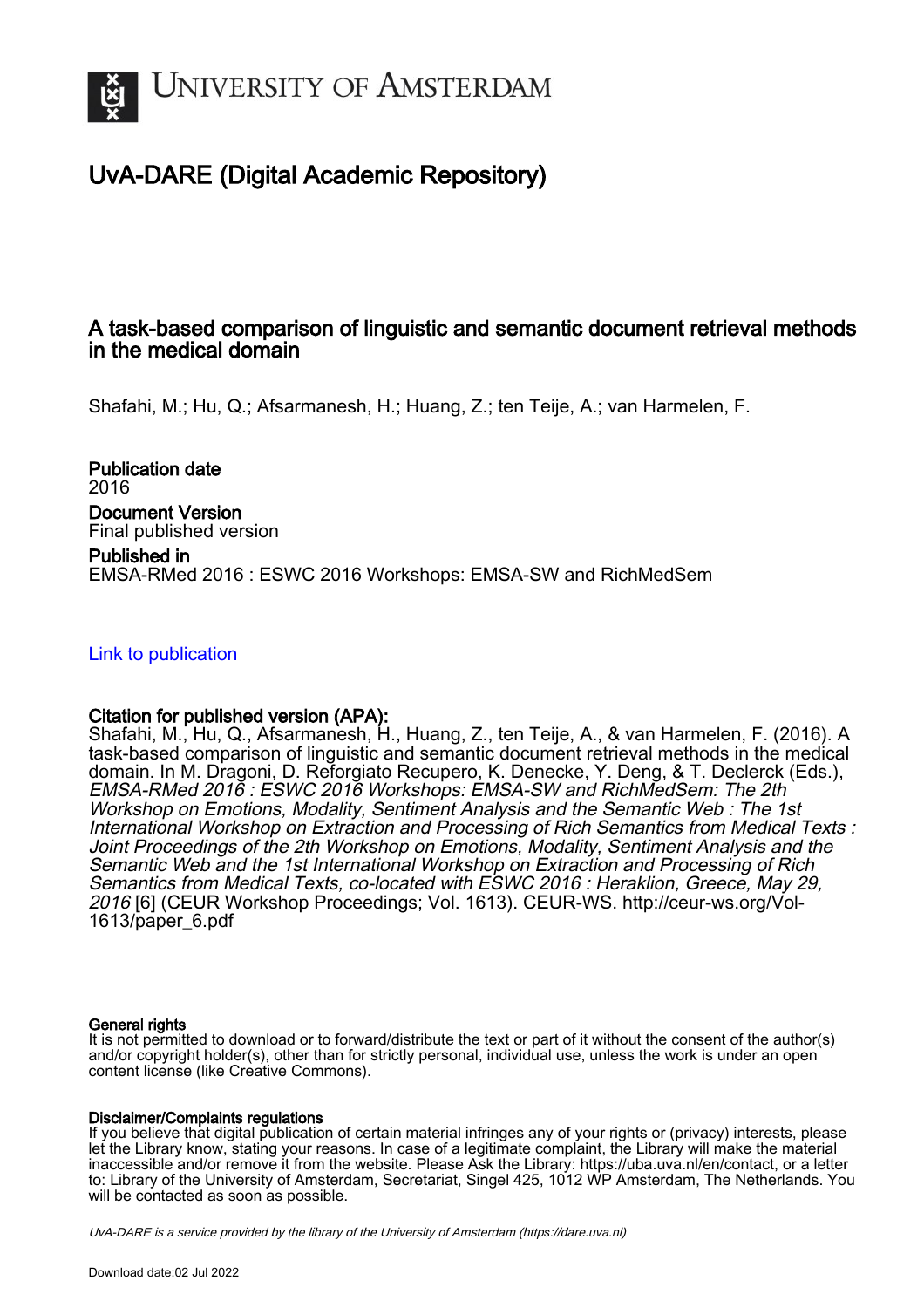# A Task-based Comparison of Linguistic and Semantic Document Retrieval Methods in the Medical Domain

Mohammad Shafahi<sup>1</sup>, Qing Hu<sup>2,3</sup>, Hamideh Afsarmanesh<sup>1</sup>, Zhisheng Huang<sup>2</sup>, Annette ten Teije<sup>2</sup>, and Frank van Harmelen<sup>2</sup>

<sup>1</sup> Informatics Institute, Faculty of Science, University of Amsterdam, Science Park 904, Amsterdam, The Netherlands,

{m.shafahi,h.afsarmanesh}@uva.nl

<sup>2</sup> Department of Computer Science, VU University Amsterdam, De Boelelaan 1081, Amsterdam, The Netherlands

{qhu400,huang,annette,Frank.van.Harmelen}@cs.vu.nl

<sup>3</sup> College of Computer Science and Technology, Wuhan Univesity of Science and Technology, Wuhan, China

Abstract. Text-based and semantics-based methods are both studied intensively as methods for document retrieval. In order to gain insight in the respective merits of these two approaches, we have performed a controlled experiment where we executed a real-life task using both textbased and semantics-based techniques.

To maximise the lessons that we could draw about the two approaches, we have performed an experiment where we used the same task (searching papers from the scientific literature needed for updating a medical guideline), the same test-case (updating the 2004 Dutch national breast-cancer guideline), the same gold standard (the updated 2012 Dutch national breast-cancer guideline) and the same corpus (PubMed). We then performed this task using two different methods: retrieving papers based on keywords (text-based approach) and retrieving papers based on semantic annotations (semantics-based approach). Based on this experiment, we discuss the insights that we gained from this dual set of experiments.

Keywords: document retrieval, keyword search, semantic annotation, concept-based search, relation-based search

## 1 Introduction

Many domains involve retrieving items from large text corpora. Examples are searching for web-pages, searching scientific literature, or question answering over a text corpus. Classical information retrieval techniques use text-based methods for selecting and ranking the most relevant documents for a query. Typical examples are N-gram similarity, vector-space models over words, probabilistic language models, etc. [10].

There is an increasing interest in the use of semantic methods for retrieving items from large corpora (eg [5]). In such techniques, words from both the query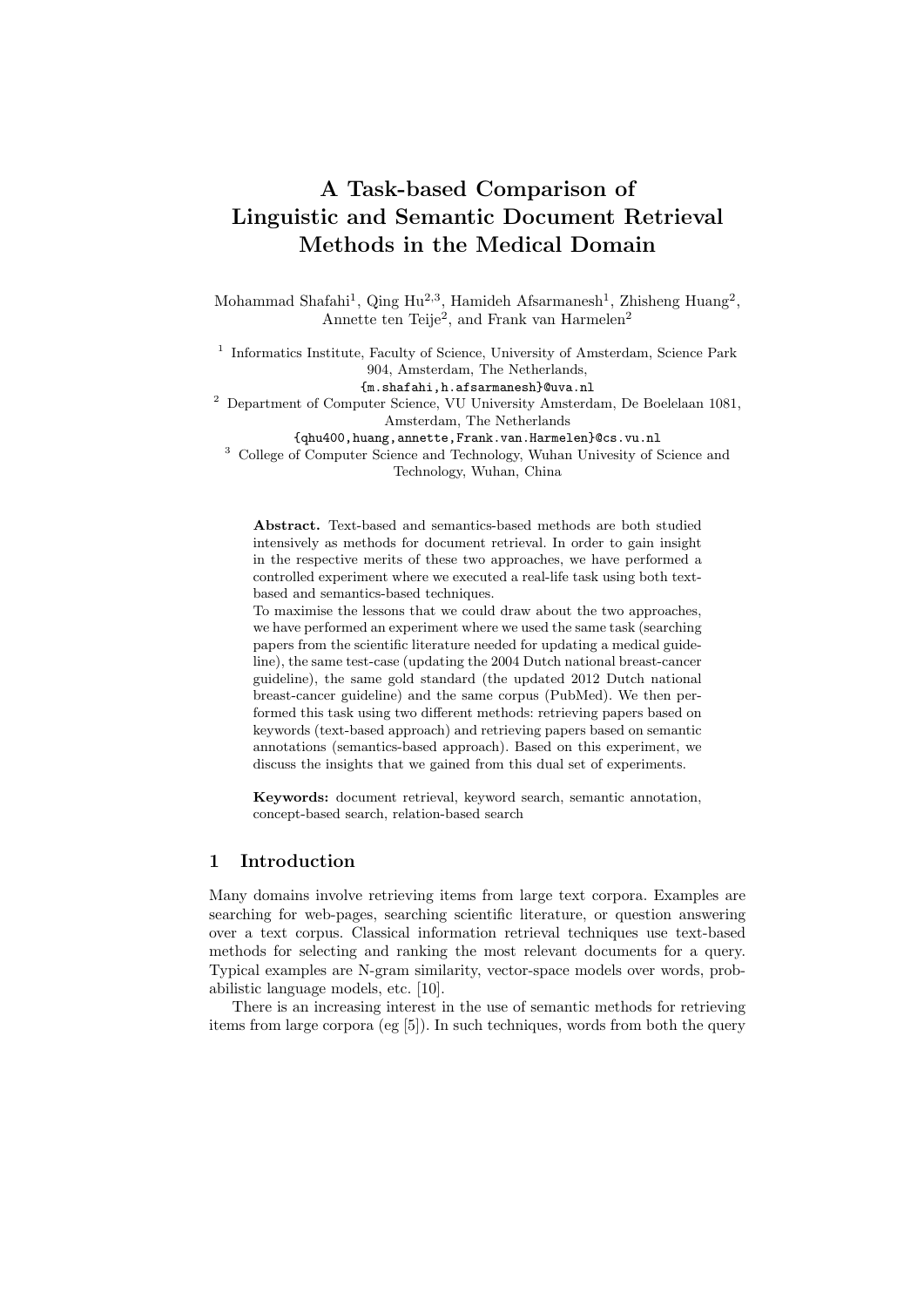and the items in the corpus are mapped to concepts and relations in a knowledge source (typically an ontology), and retrieval is then based on semantic proximity in the background ontology.

Attempts to understand the circumstances that determine the effectiveness of each approach have a long history (e.g. [9]). This paper contributes to this understanding of the respective merits of text-based and semantics-based information retrieval.

To this end, we have performed an experiment where we used the same task (searching papers from the scientific literature needed for updating a medical guideline), the same test-case (updating the 2004 Dutch national breast-cancer guideline), the same gold standard (the updated 2012 Dutch national breastcancer guideline) and the same corpus (PubMed). We then performed this task using two different methods: retrieving papers based on keywords (text-based approach) and retrieving papers based on semantic annotations (semantics-based approach)that in this case applies concepts and relations extracted from corpus. Based on this experiment, we discuss the insights that we gained from this dual set of experiments.

The rest of the paper is organized as follows. Section 2 describes the evaluationtask. Section 3 describes our experimental setup (gold standard, corpora, metrics). Sections 4 and 5 describe the text-based and semantics-based methods respectively. Section 6 interprets and concludes the results from our experiments.

## 2 Description of the task

A medical guideline, alternatively called clinical guideline, is a document which is designed with the aim of guiding medical decisions and criteria for diagnosis, management, and treatment in specific areas of health-care. Medical guidelines have been proved to be valuable for clinicians, nurses, and other health care professionals [16]. Evidence-based medical guidelines are developed based on the best available evidence in biomedical science and clinical practice. Guideline recommendations in evidence-based medical guidelines are annotated with their underlying evidence and their evidence classes.

Evidence-based medical guidelines are expected to be updated regularly and frequently, so that medical guidelines can accommodate the latest research findings. However, such a requirement on timely and regularly update of a medical guideline has been proved to be difficult for two reasons. First, the number of medical publications and the size of medical information is very large (for example,  $PubMed<sup>4</sup>$  alone contains more than 24 million citations for biomedical literature from MEDLINE<sup>5</sup>). Second, large volumes of new medical findings occur every day (PubMed is growing at a rate of  $750.000$  papers per year<sup>6</sup>, ie roughly one new paper every minute).

<sup>4</sup> http://www.ncbi.nlm.nih.gov/pubmed

<sup>5</sup> http://www.nlm.nih.gov/bsd /pmresources.html

 $^6$  http://www.nlm.nih.gov/pubs/factsheets/medline.html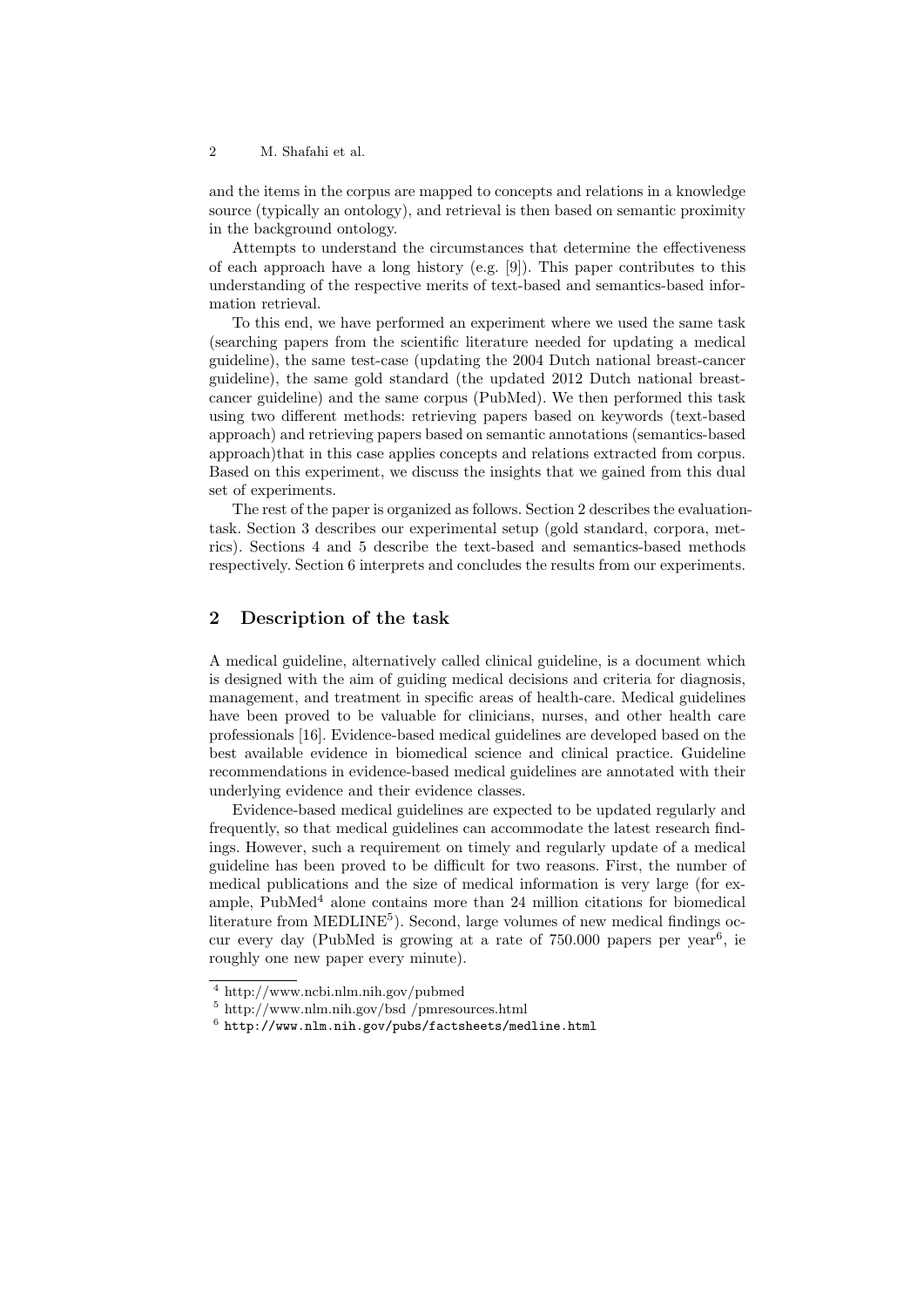Consequently, it usually takes about five years to release a new update of a medical guideline. However, such an update frequency significantly lags behind the occurrence of new medical findings. Thus, automatically finding new and relevant evidences for timely and regularly updates of medical guidelines has become one of the important challenges in medical information retrieval.

We have taken this task of finding medical publications which are relevant for updating a given guideline as our benchmark. A medical guideline is usually a document of more than hundred pages of text and tables. The essence of the guideline is captured in numerous recommendations (called "conclusions"), each of them in the form of a short paragraph, for example:

"A descriptive study found that women who undergo breast reconstruction immediately following the mastectomy are more satisfied with the aesthetic result and experience greater psychosocial well being than women who undergo secondary reconstruction."

(1st conclusion in Section 1.2.6 (on page  $25/117$ ), from the Dutch National Breast Cancer Guideline, 2004 - considered as conclusion nr. 12 in our experiments)

Such guideline conclusions are typically annotated with somewhere between 1 to 10 citations to the medical literature that provide the evidence for the conclusion. For example, the above recommendation was supported by three citations to the literature, from the years 1984, 1995 and 2000.

Our benchmark task is now to find for each conclusion in a guideline all the recent medical publications which are relevant for making an updated version of that conclusion.

## 3 Description of guideline, corpus, gold standard, and metrics

Guideline: For investigating the behaviour of both the text-based and the semantics-based methods of document retrieval for the purposes of finding new evidences to update the conclusions of a medical guideline, we have selected the Dutch National Guideline for Breast Cancer from 2004 (version 1.0, [12]<sup>7</sup>). The guideline is a document of 117 pages, listing around 50 recommendations ("conclusions") in total, each the length of 1 to 2 sentences. This guideline is in daily use nationwide.

Corpus: As the corpus for our text-based experiment, we have used the PubMed query service. This service allows querying of titles and abstracts of 24 million publications from the biomedical scientific literature.

As the corpus for our semantics-based experiment we have used the query service of BioMed Xplorer [15]. BioMed Xplorer is built on top of SemMedDB<sup>8</sup> [8], containing semantic annotations in the form of triples which have been extracted

<sup>7</sup> For our experiments we used a certified English translation of the document

<sup>8</sup> http://skr3.nlm.nih.gov/SemMedDB/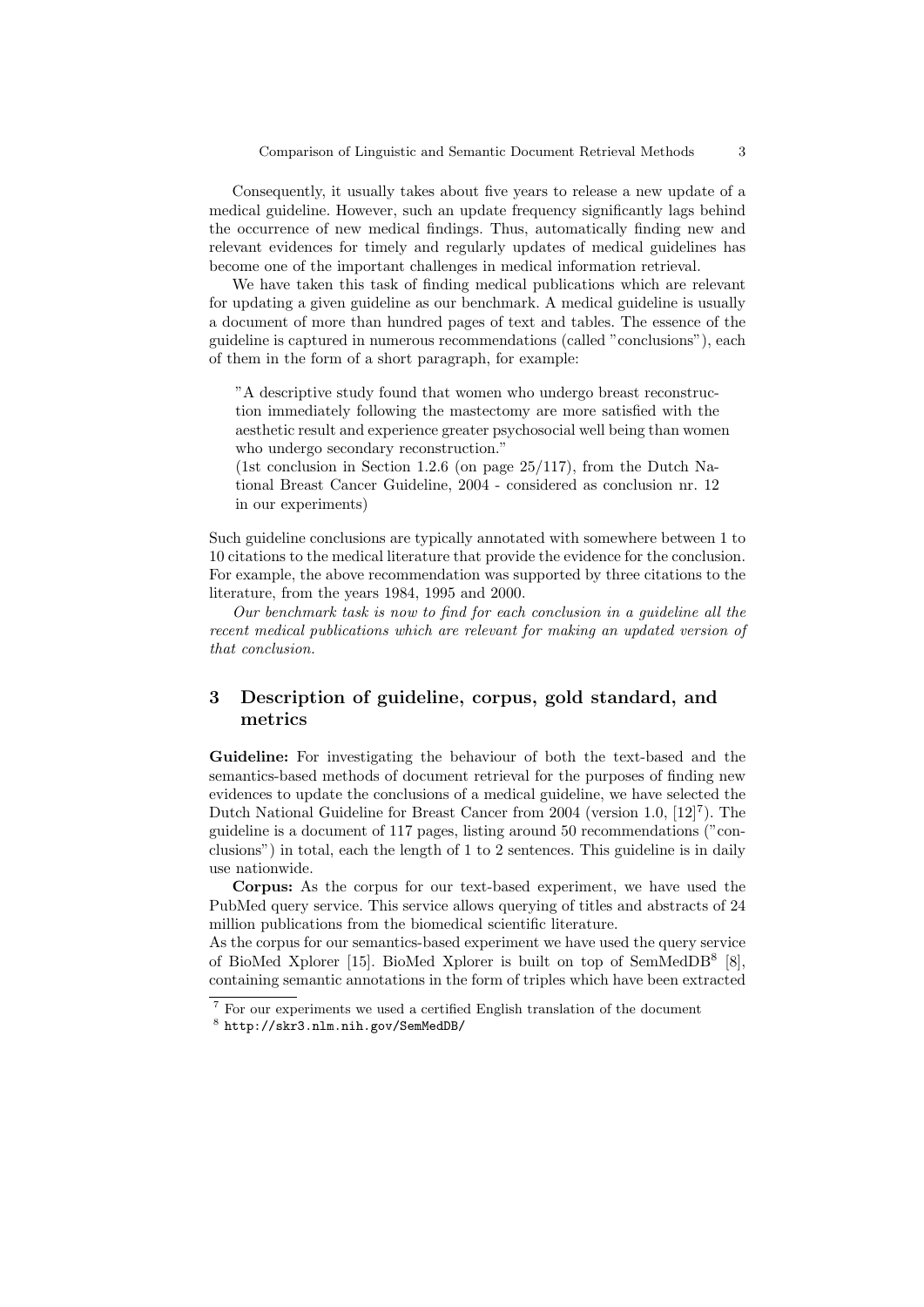from PubMed and annotated with the PubMed-ID of the paper(s) from which the relation was extracted. In our experiments we have used a version of SemMedDB that hosts more than 70 million statements extracted from PubMed papers. Furthermore, the concepts and relations that form the statements in SemMedDB have been linked to corresponding concepts and relations from Linked Life Data [11] and Bio2RDF [4].

Gold Standard: When our search methods (either text-based or semanticsbased) search for publications in PubMed, which are relevant for updating a particular guideline recommendation, how should we measure their success? In other words, how can it be decided whether the returned publications are indeed those relevant for updating the guideline? For this purpose, we use the updated 2012 revision of the 2004 Dutch National Breast Cancer guideline [13] and create our gold standard from it. In the revised 2012 guideline, we have identified 16 corresponding and/or matching example conclusions from 2004, that while each of the pairs addresses the same or similar subject, they have distinct revised statements in the 2012 version of the guideline. Thus indicating a clear revision of their 2004 conclusion. All other conclusions in the 2012 version were either directly copied from the 2004 version and not updated, or they were entirely new and could not be interpreted as a revision of a conclusion from 2004. For these 16 conclusions, we have then identified the new publication evidences that were listed from them (sometimes a revision also listed some of the evidences from the previous version (these we will call hits for our search results). These hits (all evidences that were actually used in the 2012 revision) are the gold standard for our search methods: ideally the search methods would suggest all the hits and only the hits.

Metric: In practice, of course, our search methods will not return all the hits, and they will return not only the hits but also other papers. Let *count* be the number of papers returned by the search method and hit be the number of papers that have been referenced in the conclusion of the guideline, then we would like *count* to be as small as possible, while containing the maximal number of hits. In a realistic scenario, a guideline revision committee may consider many dozens of papers for a single conclusion, but certainly not more than a few hundred, putting a stringent upper bound on a realistic value for *counts*. Now let Relevant hits (RH) be the number of papers returned by the search method that have been referenced in at least one of the conclusions of the guideline. We would also then like RH to be maximal for each concept or relationship used for querying. In other words, we would like  $RH/count$  to approach 1.

#### 4 Description and results of the text-based method

In the text-based method, PubMed queries are generated in the form of medical terms which appear in a guideline conclusion. Construction of this query proceeds in the following steps [7]:

1. We use Xerox's NLP tool [1, 2] to identify the medical terms which appear in the guideline conclusion (formulation from 2004).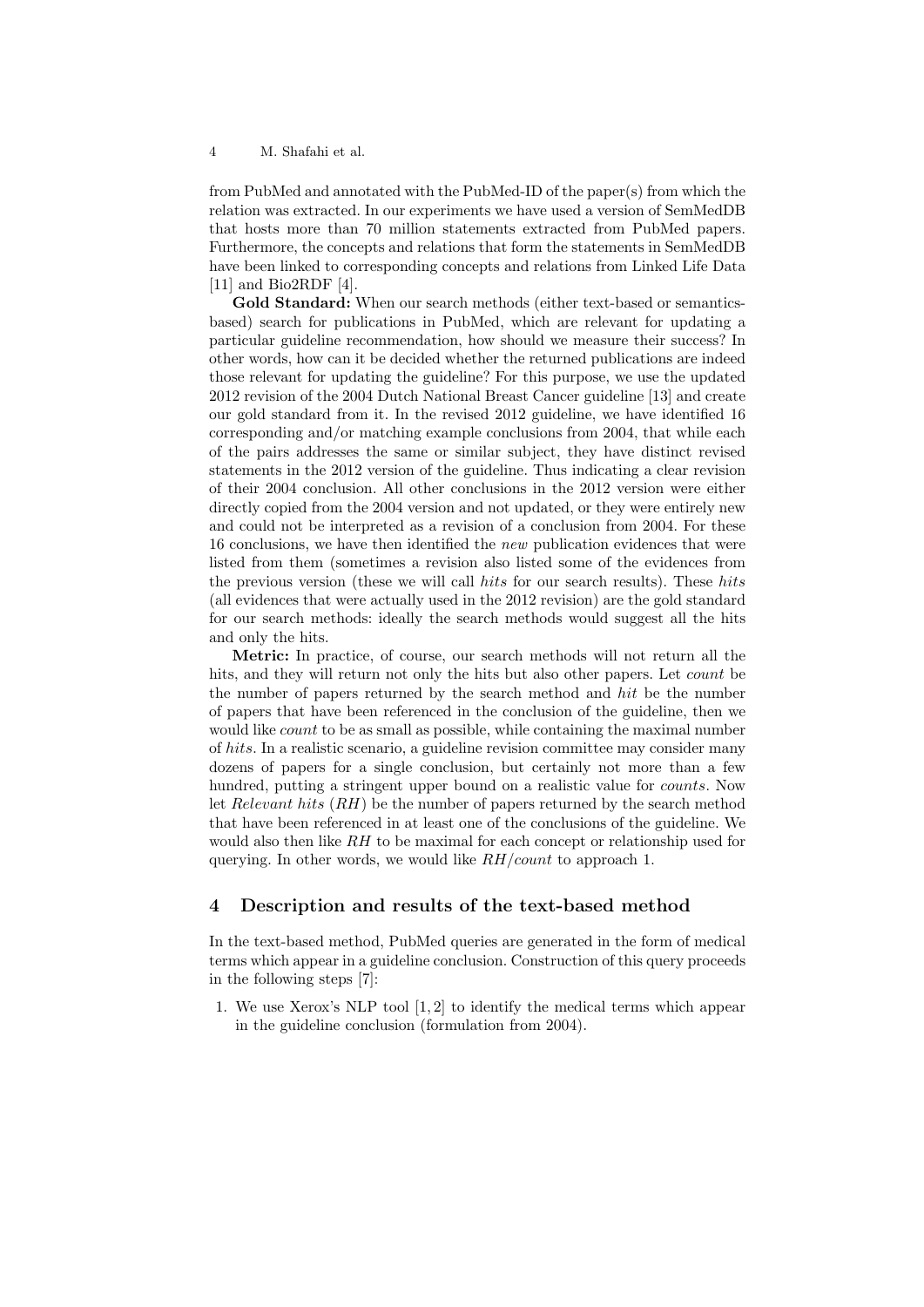- 2. In the same way we collect medical terms from the heading of the guidelinesection in which the conclusion appears.
- 3. We use a co-occurrence based ranking measure to rank the extracted terms (the ranking measure is computed by counting co-occurences of the term in the PubMed corpus)
- 4. We construct a query as the conjunction of the top  $k$  ranked terms, where  $k$  is determined by heuristically balancing the size of *counts* and hits.

In [6], we develop a heuristic function which considers the balance of the hits of original evidences and the counts to evaluate the search results, in order to find the best answer for  $k$ . These results are then compared against the evidence items for the corresponding conclusion in the 2012 version of the guideline, giving us the score of the query in terms of the number of hits. We repeat this procedure for each of the 16 recommendations from the 2004 guideline which have a revised version in the 2012 guideline. The results of this experiment are reported in

| $\overline{\text{Conclusion}}$         |                | Goal Hits       | $\overline{\text{Count}}$ | $\overline{\%}$   |
|----------------------------------------|----------------|-----------------|---------------------------|-------------------|
| C1                                     | 5              | $\overline{2}$  | 60                        | 40%               |
| C2                                     | $\overline{2}$ | $\mathbf{1}$    | 166                       | $50\%$            |
| C3                                     | 4              | $\mathbf{1}$    | 36                        | $25\%$            |
| C <sub>4</sub>                         | 14             | $\overline{0}$  | 49                        | $0\%$             |
| C5                                     | $\overline{2}$ | $\overline{1}$  | 28                        | $50\%$            |
| C6                                     | $\overline{2}$ | $\overline{0}$  | 33                        | $0\%$             |
| C7                                     | $\overline{2}$ | $\mathbf{1}$    | 333                       | $50\%$            |
| C8                                     | 8              | 3               | 140                       | $\overline{38\%}$ |
| C9                                     | $\overline{2}$ | $\mathbf 1$     | 89                        | $50\%$            |
| C10                                    | $\overline{5}$ | 3               | 1628                      | $60\%$            |
| C11                                    | $\overline{5}$ | 3               | 281                       | $60\%$            |
| C12                                    | 3              | $\overline{0}$  | 82                        | $0\%$             |
| C13                                    | 5              | 5               | 9911                      | 100%              |
| C14                                    | 3              | $\mathbf{1}$    | 72                        | $33\%$            |
| C15                                    | $\overline{2}$ | $\overline{0}$  | 372                       | $0\%$             |
| $\overline{\text{C}}$ 16               | $\overline{2}$ | 1               | 324                       | $50\%$            |
| Total                                  | 66             | $\overline{2}3$ | 13604                     |                   |
| $\overline{\text{Nr.}}$ of $hits > 0$  |                | 12              |                           |                   |
| Average                                | 4              | 1               | 850                       | 35%               |
| able 1 Results of the text beged metho |                |                 |                           |                   |

Table 1. Results of the text-based method.

table 1. Conclusions are numbered C1 to C16. The table shows that the textbased method found some hits for 11 out of the 16 guideline conclusions, with an average of 35% of all evidence items retrieved. The total number of returned PubMed entries (the count) ranges from below 100 (reasonable) to a few hundred (problematic), with two outliers over 1000.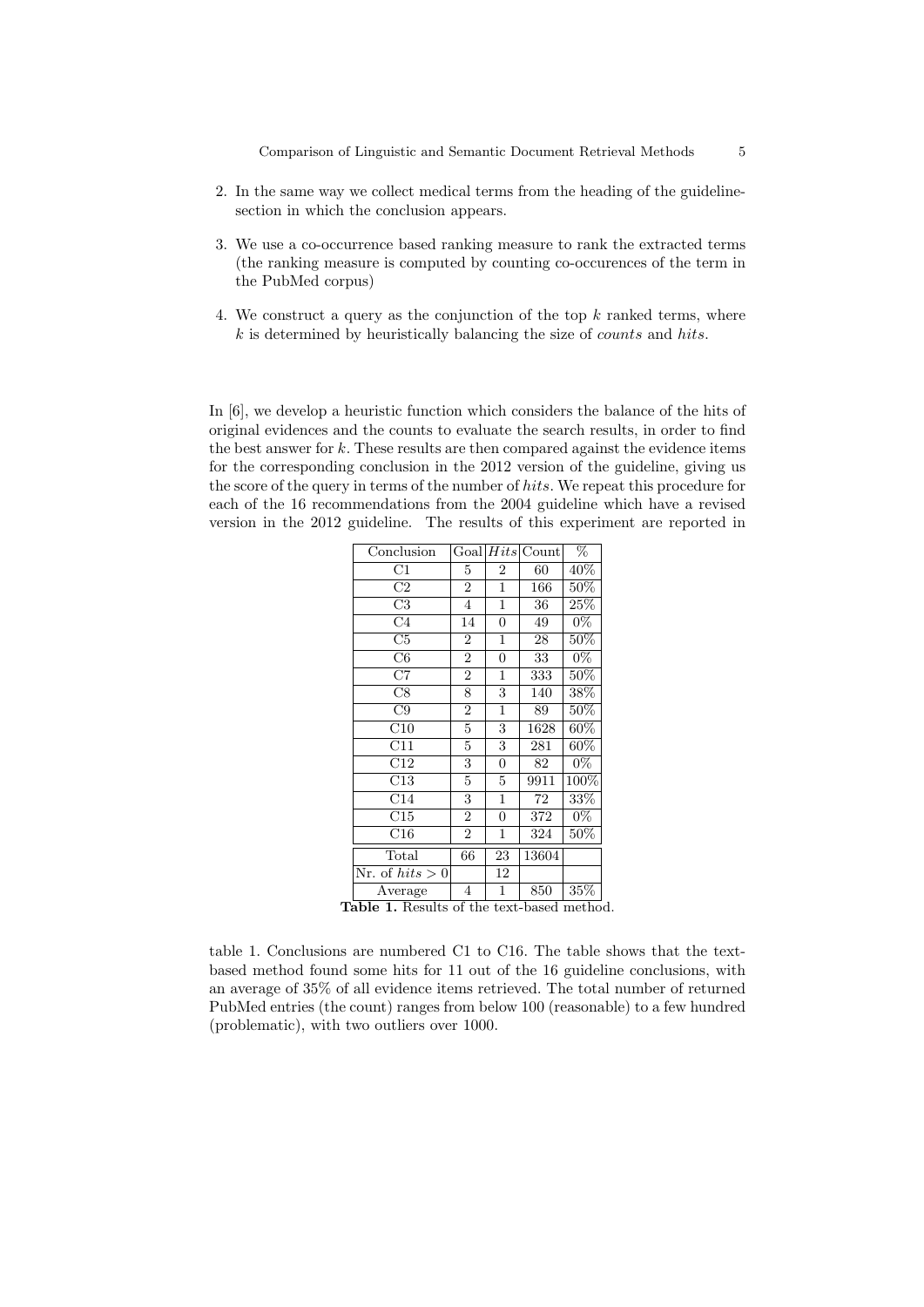#### 5 Description and results of the semantic-based methods

In the semantic-based method, the BioMed Xloprer [15] is searched based on the semantic concepts and relations that are extracted from the text of the guideline. The 16 conclusions from the guideline are used as the base also for this method, but here we aim to reach suitable matching criteria for discovering relevant evidences from BioMed Xplorer, using the extracted semantics instead of the terms and keywords. We introduce two semantic-based search methods, namely a concept-based method and a relation-based method. Through some experiments, we also measure the results of our methods against the gold standard.

Aiming to optimize the identification of relevant evidence items for updating the guideline, in our first semantic-based approach we construct queries for BioMed Xloprer based on concepts generated out of the same keywords as those used in the text-based method. We use the Meta-maps tool [3] for mapping the keywords into their relevant concepts, and formulate the queries in SPARQL. This concept-based search approach for evidences and the example experiment for it are further descried in (section 5.1). In our second semantic-based approach, the queries constructed for BioMed Xplorer are based on the relations that we extract out of the text in the guideline related to the 16 conclusions, e.g. the abstracts. We use the SemRep tool [14] to automate the extraction of relations, and construct SPARQL queries to BioMed Xplorer from their conjunction. However, an abstract typically precedes several conclusions at the same time, so the produced results also need to be evaluated against the hits in the corresponding group of conclusions, and not per conclusion. Further description of this method and its two experiments are addressed in (section 5.2).

#### 5.1 Detecting new evidences using concepts extracted from keywords out of the conclusions and headers

In this semantic-based method, BioMed Xplorer [15] queries are generated encapsulating concepts that may represent either the subject or the object of a triple relationship. The following steps are followed in this approach:

- 1. Starting with the 25 keywords that are related to 16 conclusions, as identified in section 4, we first apply UMLS medical concepts used by the MetaMap tool [3], to map each keyword into its related set of concept(s).
- 2. For each generated concept, we formulate a SPARQL query as the conjunction of the identified relationships, addressing the RDF triples in which the concept is either the subject or the object.
- 3. The BioMed Xplorer is then queried, to search for annotated publications as evidences related to each conclusion.

An example output of the Metamap for the keyword mastectomy follows:

C0024881:Mastectomy C0191849:Mastectomy (Excision of breast tissue) C0024886:Mastectomy (Simple mastectomy)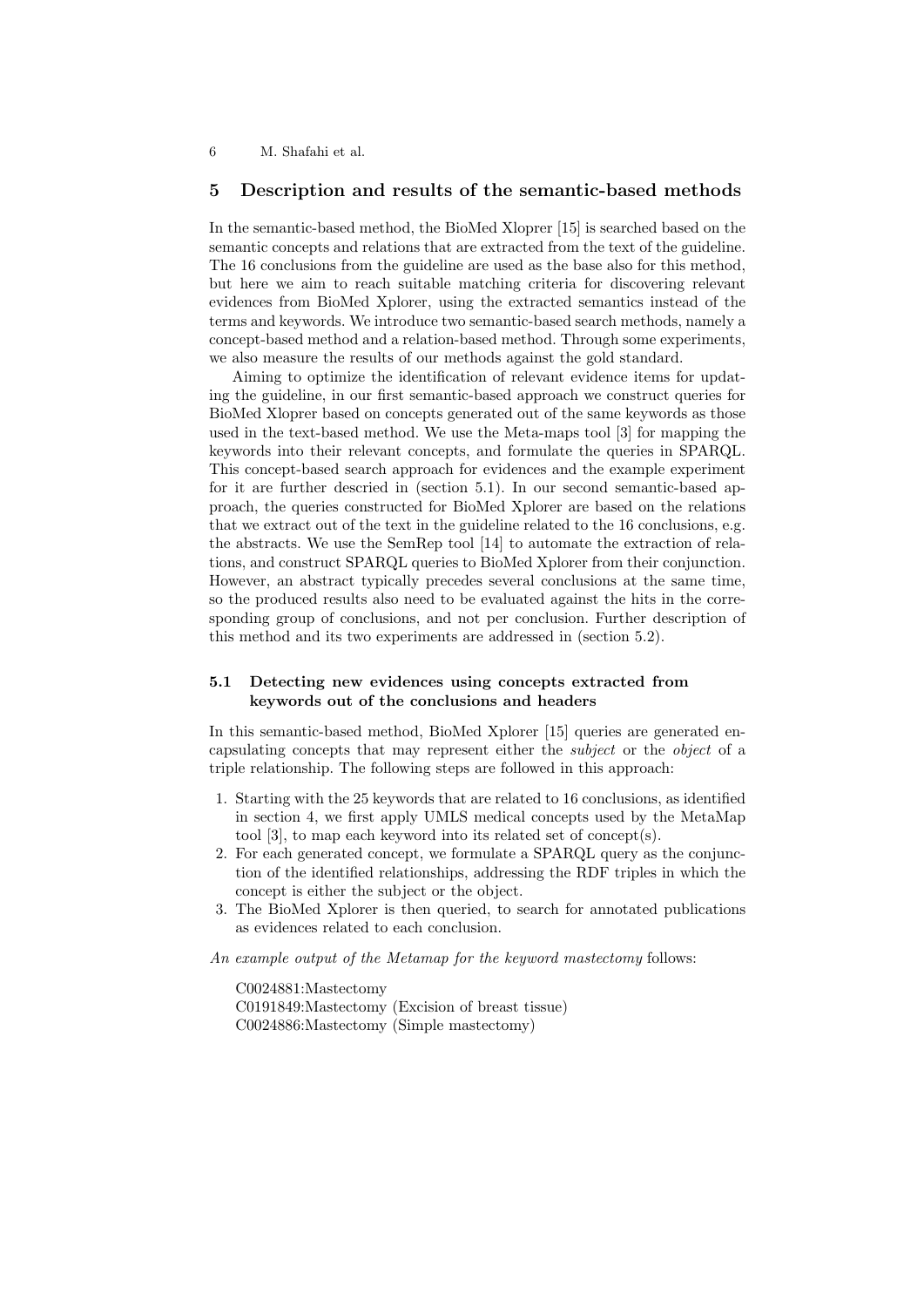In the case when a keyword is mapped to multiple concepts, as demonstrated above for the keyword "mastectomy", then the "union" of all these concepts is used for formulating the query. We compare our results against corresponding evidence items for each conclusion in the 2012 guideline, calculating the score for the query on each concept, in terms of the number of hits. This procedure is repeated for every concept generated from each of the 25 keywords, as extracted from 16 conclusions related to the 2004 guideline. Table 2 reports on the results of this experiment. Please note that the highlighted cells of the table demonstrate from which conclusion a keyword has been extracted. For example the keyword "excision" has been extracted from conclusion 5 (i.e. C5). It also indicates that the search for "excision" through BioMed Xplorer has discovered 1 out of the 2 evidences in the gold standard for this conclusion. Furthermore, the search for the "excision" keyword has also discovered 1 relevant evidence for each conclusion C1, C3, C8, and C16. Over all this keyword has been found relevant in discovery of 5 papers referenced within the 16 conclusions (i.e 5 RH-relevant hits). The latter discovery of evidences indicate that this semantic-based approach can further enhance and benefit from concepts in other conclusions in the guideline, for identifying the needed evidences. We would later on use this fact in section 5.2.

Although the results in table 2 suggest that some selected on the keywords for the text-based method are very suitable for a semantic based method (i.e dcis for C1 that has 100% recall), it also shows that out of these 25 keyword, 12 were not suitable for retrieving any of the goal publications. This is even move visible when noticing that out of the 12 unsuitable keywords, three of them not only have a hit of zero but also a count of zero. Another interesting finding is that for the keywords "resection" and "excision" although in the text-based method they are considered as 2 different entities, in this sematic-based method they are mapped into a common concept and as such they are considered as one entity (hence providing the same results).

### 5.2 Detecting new evidences using extracted relations from the conclusions and abstracts in the guideline

In this semantic-based method, BioMed Xplorer queries are generated in the form of triples, representing a medical statement, extracted first from guideline conclusions and second from the abstracts corresponding to the conclusions. Construction of this type of query involves the following steps:

- 1. We use the SemRep tool [14] to extract medical statements from the text which appear in the guideline conclusion (formulation from 2004).
- 2. We transform the extracted medical statements into a RDF triples.
- 3. BioMed Xplorer is queried to find the annotated publications for each of the queries.

Example extracted relations from conclusion number 12 (i.e C12) using SemRep

Mammaplasty (C0085076) TREATS Woman (C0043210) Reconstructive Surgical Procedures (C0524865) TREATS Woman (C0043210)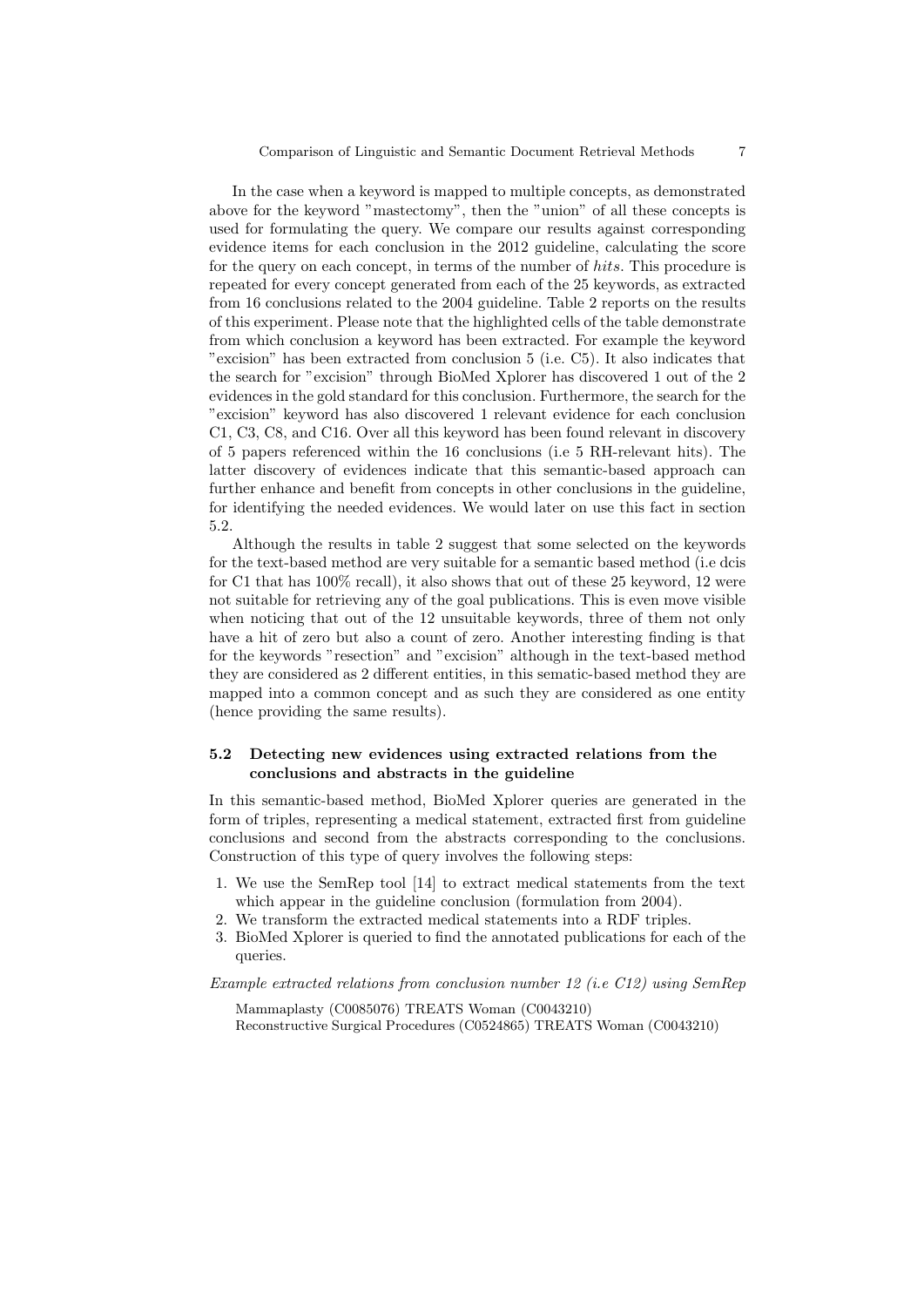| Keyword          | RH               | C1             | C <sub>2</sub> | C3              |                |                |                |                  |                  |                  | $C4 C5 C6 C7 C8 C9 C10 C11 C12 C13 C14 C15 C16 $ |                |                |                |                           |                 |                | $\overline{\text{Count}}$ |
|------------------|------------------|----------------|----------------|-----------------|----------------|----------------|----------------|------------------|------------------|------------------|--------------------------------------------------|----------------|----------------|----------------|---------------------------|-----------------|----------------|---------------------------|
| dcis             | 10               | $\overline{5}$ | $\overline{2}$ | $\overline{2}$  |                |                |                |                  |                  |                  |                                                  |                |                | 1              |                           |                 |                | 3615                      |
| local<br>exci-   | 6                | $\overline{2}$ | 1              | $\mathbf{1}$    |                |                |                | $\mathbf{1}$     |                  |                  |                                                  |                |                |                | $\mathbf{1}$              |                 |                | 3063                      |
| sion             |                  |                |                |                 |                |                |                |                  |                  |                  |                                                  |                |                |                |                           |                 |                |                           |
| radiotherapy     | $\overline{0}$   |                |                |                 |                |                |                |                  |                  |                  |                                                  |                |                |                |                           |                 |                | 105                       |
| recurrence       | $\overline{0}$   |                |                |                 |                |                |                |                  |                  |                  |                                                  |                |                |                |                           |                 |                | 3938                      |
| margin of ex-    | $\boldsymbol{0}$ |                |                |                 |                |                |                |                  |                  |                  |                                                  |                |                |                |                           |                 |                | 4795                      |
| cision           |                  |                |                |                 |                |                |                |                  |                  |                  |                                                  |                |                |                |                           |                 |                |                           |
| breast           | 16               | $\overline{4}$ | 1              | $\overline{2}$  | $\overline{2}$ |                |                | $\mathbf{1}$     |                  | 1                | $\overline{2}$                                   | $\overline{2}$ |                | 1              | 1                         | $\mathbf{1}$    |                | 62069                     |
| bct              | 1                |                |                |                 |                |                |                |                  |                  | $\overline{0}$   |                                                  |                |                |                |                           |                 |                | 524                       |
| irradiation      | $\boldsymbol{0}$ |                |                |                 |                |                |                |                  |                  |                  |                                                  |                |                |                |                           |                 |                | 103                       |
| survival rate    | $\overline{0}$   |                |                |                 |                |                |                |                  |                  |                  |                                                  |                |                |                |                           |                 |                | 360                       |
| boost            | $\boldsymbol{0}$ |                |                |                 |                |                |                |                  |                  |                  |                                                  |                |                |                |                           |                 |                | $\boldsymbol{0}$          |
| resection        | $\overline{5}$   | $\mathbf{1}$   |                |                 | $\mathbf{1}$   | $\mathbf{1}$   |                |                  | $\mathbf{1}$     |                  |                                                  |                |                |                |                           |                 | $\mathbf{1}$   | 149902                    |
| excision         | $\bf 5$          | $\mathbf{1}$   |                |                 | 1              | $\mathbf{1}$   |                |                  | $\mathbf{1}$     |                  |                                                  |                |                |                |                           |                 | $\overline{1}$ | 149902                    |
| age              | $\overline{2}$   |                |                |                 |                |                |                | 1                |                  |                  |                                                  |                |                |                |                           |                 |                | 43288                     |
| primary          | $\boldsymbol{0}$ |                |                |                 |                |                |                |                  |                  |                  |                                                  |                |                |                |                           |                 |                | 587                       |
| mastectomy       | $\overline{23}$  | $\overline{1}$ |                | $\mathbf{1}$    | $\overline{4}$ |                |                |                  | 1                | $\mathbf{1}$     | $\overline{2}$                                   | 3              | 1              | $\overline{3}$ | $\overline{\overline{3}}$ |                 | $\overline{1}$ | 5357                      |
| survival         | $\overline{0}$   |                |                |                 |                |                |                |                  |                  |                  |                                                  |                |                |                |                           |                 |                | $8\,$                     |
| systemic         | $\overline{2}$   |                |                |                 |                |                |                | $\mathbf{1}$     |                  |                  | 1                                                |                |                |                |                           |                 |                | 6097                      |
| therapy          |                  |                |                |                 |                |                |                |                  |                  |                  |                                                  |                |                |                |                           |                 |                |                           |
| reconstruction11 |                  |                |                |                 |                |                |                |                  |                  |                  |                                                  |                | 1              | 4              | $\mathbf{1}$              | $\overline{2}$  | $\overline{2}$ | 37261                     |
| breast<br>can-   | 36               |                |                | 1               | 9              | $\overline{2}$ | 1              |                  | 5                | $\overline{2}$   | 3                                                | $\overline{2}$ | $\overline{2}$ | $\overline{2}$ | $\mathbf{1}$              |                 |                | 107960                    |
| cer              |                  |                |                |                 |                |                |                |                  |                  |                  |                                                  |                |                |                |                           |                 |                |                           |
| skin-sparing     | $\boldsymbol{0}$ |                |                |                 |                |                |                |                  |                  |                  |                                                  |                |                |                |                           |                 |                | $\overline{0}$            |
| mastectomy       |                  |                |                |                 |                |                |                |                  |                  |                  |                                                  |                |                |                |                           |                 |                |                           |
| autologous       | $\boldsymbol{0}$ |                |                |                 |                |                |                |                  |                  |                  |                                                  |                |                |                |                           |                 |                | $\boldsymbol{0}$          |
| silicone         | $\overline{2}$   |                |                |                 |                |                |                |                  |                  |                  |                                                  |                |                |                |                           | $\mathbf{1}$    |                | 4562                      |
| breast recon-    | 9                |                |                |                 |                |                |                |                  |                  |                  |                                                  |                | $\overline{2}$ | $\overline{2}$ | $\overline{2}$            |                 | 1              | 2573                      |
| struction        |                  |                |                |                 |                |                |                |                  |                  |                  |                                                  |                |                |                |                           |                 |                |                           |
| complications    | $\overline{3}$   |                |                |                 |                |                |                |                  |                  |                  |                                                  |                |                |                |                           |                 | $\overline{2}$ | 154062                    |
| local            | $\overline{0}$   |                |                |                 |                |                |                |                  |                  |                  |                                                  |                |                |                |                           |                 |                | 391                       |
| Goal             |                  | $\overline{5}$ | $\overline{2}$ | $\overline{4}$  | 14             | $\overline{2}$ | $\overline{2}$ | $\overline{2}$   | 8                | $\overline{2}$   | 5                                                | 5              | 3              | 5              | 3                         | $\overline{2}$  | $\overline{2}$ |                           |
| <b>Hits</b>      |                  | $\overline{5}$ | $\overline{2}$ | $\overline{2}$  | $\overline{0}$ | 1              | $\theta$       | $\boldsymbol{0}$ | $\boldsymbol{0}$ | $\boldsymbol{0}$ | $\overline{2}$                                   | $\overline{3}$ | $\overline{2}$ | $\overline{4}$ | $\overline{2}$            | 1               | $\overline{2}$ |                           |
| $\%$             |                  | 100            | 100            | $\overline{50}$ | $\overline{0}$ | 50             | $\overline{0}$ | $\overline{0}$   | $\overline{0}$   | $\overline{0}$   | 40                                               | 60             | 65             | 80             | 65                        | $\overline{50}$ | 100            |                           |

Table 2. Results of extracted concepts from keywords method.

These results are then compared against the evidence items for the conclusions in the guideline, giving us the score of the query in terms of the number of hits. We repeat this procedure for each of the 16 conclusion from the 2004 guideline.

The results of this experiment are reported in table 3. Please note that only the conclusions for which SemRep managed to extract relationships are shown in the table. Table 3 suggests that although this method is only capable of extracting relationships in 6 out of 16 conclusion cases, when possible this method achieves comparable and in some cases better precision then the text-based methods. It is also interesting to point out that based on the RH results, one can con-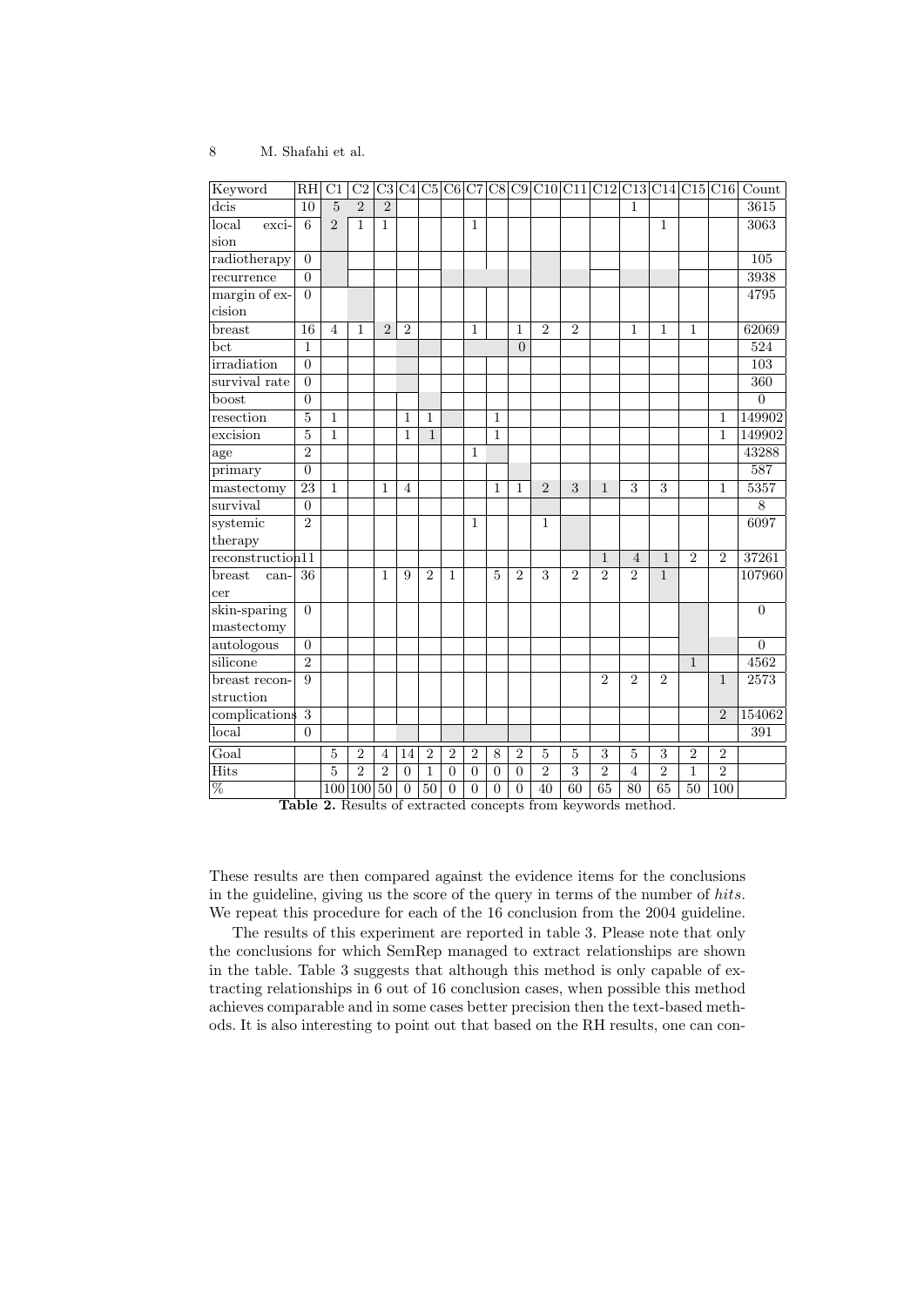| Comparison of Linguistic and Semantic Document Retrieval Methods |  |
|------------------------------------------------------------------|--|
|------------------------------------------------------------------|--|

|     |                | Conclusion Goal Extracted relationships                    |          | Hit RH         | %      | Count |
|-----|----------------|------------------------------------------------------------|----------|----------------|--------|-------|
| C2  | $\mathfrak{D}$ | Excision TREATS Noninfiltrating Intra-                     | $\Omega$ | 1.             | 50%    | 60    |
|     |                | ductal Carcinoma                                           |          |                |        |       |
|     |                | Adjuvant therapy USES Tamoxifen                            | 0        | 1              | $25\%$ | 339   |
| C3  | 4              | Breast LOCATION OF Tamoxifen                               | 0        | $\Omega$       | $0\%$  | 37    |
|     |                | Therapeutic procedure TREATS Neoplasm                      | 0        | 1              | 25%    | 3799  |
| C4  | 14             | Modified radical mastectomy PRECEDES                       | $\Omega$ | $\Omega$       | $0\%$  | 8     |
|     |                | Radiation therapy                                          |          |                |        |       |
| C9  | $\mathfrak{D}$ | Primary Carcinoma PART OF Breast                           | $\theta$ | $\Omega$       | $0\%$  | 1425  |
| C12 | 3              | Mammaplasty TREATS Woman                                   | 1        | $\overline{2}$ | 67%    | 179   |
|     |                | Procedures<br>Surgical<br>Reconstructive                   | 0        | $\Omega$       | $0\%$  | 251   |
|     |                | TREATS Woman                                               |          |                |        |       |
| C14 | 3              | Procedures<br>Surgical<br>Reconstructive                   | $\Omega$ | $\Omega$       | $0\%$  | 32    |
|     |                | METHOD <sub>-OF</sub> Mastectomy                           |          |                |        |       |
|     |                | Table 2 Decute of extracted relations from conclusion text |          |                |        |       |

**3.** Results of extracted relations from conclusion te

clude that the "TREATS" and "USES" relations are the most suited statements for retrieving the proper literature, as other relationship types have a RH of zero in all cases. We have then used the lessons learned in the above experiment, to improve our relation-based approach as follows.

So far, queries are in the form of triples and represent a medical statement/relationship just based on the guideline conclusions. To enhance this approach instead of only using the guideline conclusions we also use the abstracts provided for each set of the conclusions as the input for extracting the triples. In relation to the 16 conclusions these are 7 abstracts in the guideline that we can use to extract more suitable relations, covering all 16 conclusions. Also based on the results in table 3 we have decided to focus only on "TREATS" and "USES" statements for our retrieval task. As such the construction of the query is done as follows:

- 1. We use the SemRep tool [14] to extract medical statements from the abstracts which appear for the guideline conclusions and the conclusions them selves (formulation from 2004).
- 2. Out of the resulted medical statements we only select the statements that have "TREATS" or "USES" as their predicate.
- 3. We transform the filtered set of medical statements into RDF triples.
- 4. BioMed Xplorer is queried to find the annotated publications for each of the queries.

When evaluating the results of this experiment in table 4 the overall hit rate is lower than the hit rate of the text-based approach (i.e 26 % compared to 35 %). Although comparing abstracts A1 (i.e for Conclusions 1-3) and A3 (i.e for Conclusions 4-9) in table 4, indicates that the longer text considered for each conclusion, the better the results of our approach. It is important to point out that given larger input, this approach can further improve the quality of its results, and improve over the text-based approach, even if removing the problematic relations that have a count of more than 1000).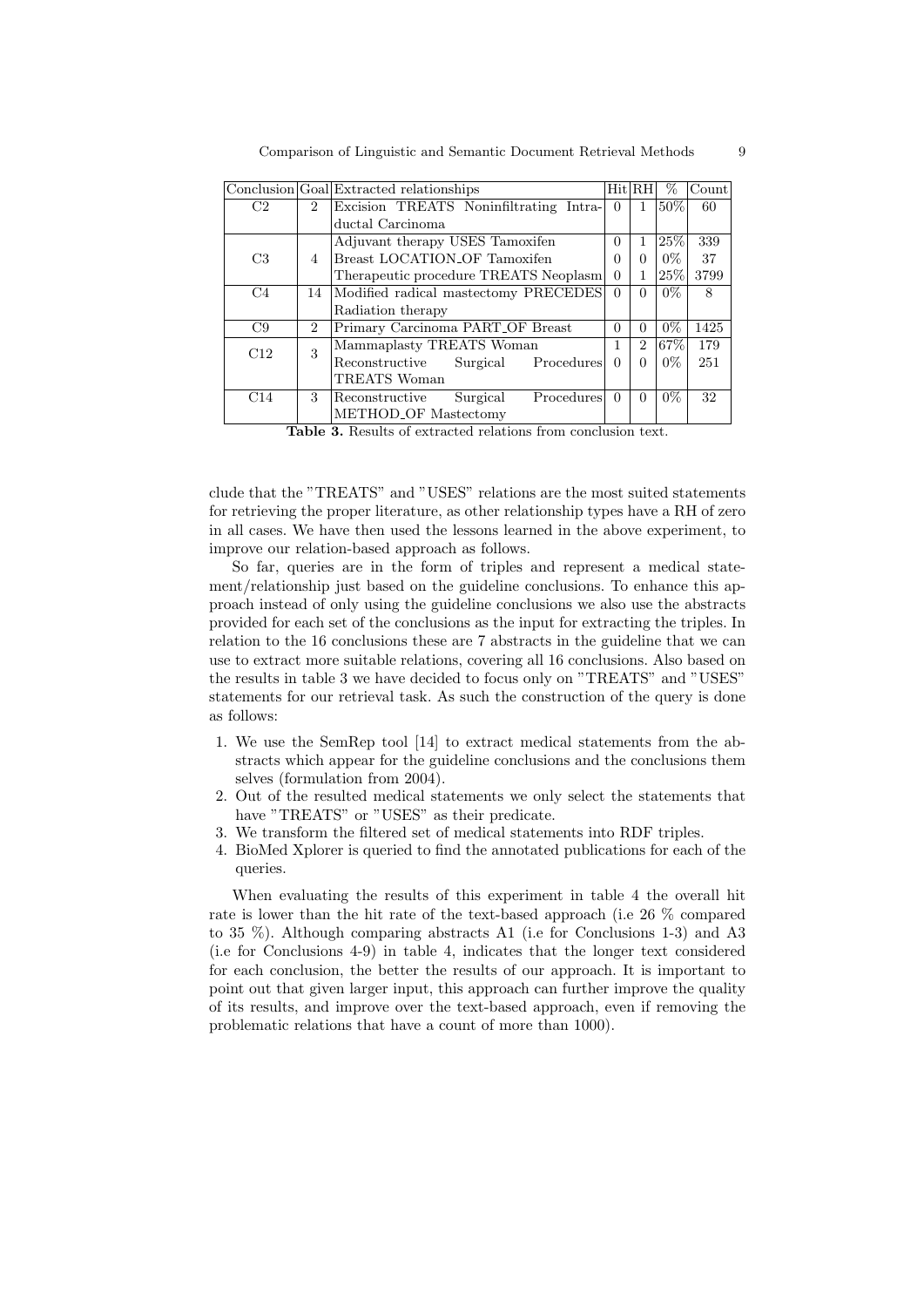|                | Abstract Conclusions Goal Hit                  |                |                | $\overline{\%}$                        | Extracted relationships                                                   |                  |                  | Hit RH Count   |
|----------------|------------------------------------------------|----------------|----------------|----------------------------------------|---------------------------------------------------------------------------|------------------|------------------|----------------|
|                |                                                |                |                |                                        | Excision TREATS Noninfiltrating Intra-                                    | $\mathbf{1}$     | $\mathbf{1}$     | 60             |
|                | $55\%$<br>A <sub>1</sub><br>6<br>$C1-C3$<br>11 |                |                |                                        | ductal Carcinoma                                                          |                  |                  |                |
|                |                                                |                |                |                                        | Adjuvant therapy USES Tamoxifen                                           | $\overline{0}$   | $\mathbf{1}$     | 339            |
|                |                                                |                |                |                                        | Therapeutic procedure TREATS Neoplasm                                     | $\boldsymbol{0}$ | $\mathbf{1}$     | 3799           |
|                |                                                |                |                | Radiation therapy TREATS Noninfiltrat- | 3                                                                         | $\overline{4}$   | 145              |                |
|                |                                                |                |                |                                        | ing Intraductal Carcinoma                                                 |                  |                  |                |
|                |                                                |                |                |                                        | Therapeutic procedure TREATS Invasive                                     | $\overline{0}$   | $\theta$         | 59             |
|                |                                                |                |                |                                        | Carcinoma                                                                 |                  |                  |                |
|                |                                                |                |                |                                        | Therapeutic procedure TREATS Noninfil-                                    | $\overline{2}$   | 3                | 156            |
|                |                                                |                |                |                                        | trating Intraductal Carcinoma                                             |                  |                  |                |
|                |                                                |                |                |                                        | Pharmacotherapy TREATS Woman                                              | $\theta$         | $\mathbf{1}$     | 802            |
|                |                                                |                |                |                                        | Pharmacotherapy<br><b>TREATS</b><br>Malignant                             | $\mathbf{1}$     | $\overline{2}$   | 2420           |
| A2             | $C4-C9$                                        | 30             | 4              |                                        | $13\%$ neoplasm of breast                                                 |                  |                  |                |
|                |                                                |                |                |                                        | Reexcision TREATS Neoplasm                                                | $\theta$         | $\Omega$         | 17             |
|                |                                                |                |                |                                        | Radiation therapy TREATS Woman<br>Clinical Research USES Clinical Trials, | 3<br>$\Omega$    | 10<br>$\Omega$   | 664<br>50      |
|                |                                                |                |                |                                        | Phase II                                                                  |                  |                  |                |
|                |                                                |                |                |                                        | Modified radical mastectomy TREATS In-                                    | $\overline{0}$   | $\overline{0}$   | $\overline{0}$ |
|                |                                                |                |                |                                        | dicated                                                                   |                  |                  |                |
|                |                                                |                |                |                                        | Operative Surgical Procedures TREATS                                      | $\theta$         | $\Omega$         | 525            |
| A3             | $C10-C11$                                      | 10             | 6              |                                        | 60% Male population group                                                 |                  |                  |                |
|                |                                                |                |                |                                        | Operative Surgical Procedures<br><b>TREATS</b>                            | $\Omega$         | $\overline{4}$   | 2198           |
|                |                                                |                |                |                                        | Malignant neoplasm of breast                                              |                  |                  |                |
|                |                                                |                |                |                                        | Modified radical mastectomy<br><b>TREATS</b>                              | $\theta$         | $\overline{0}$   | 10             |
|                |                                                |                |                |                                        | Neoplasm                                                                  |                  |                  |                |
|                |                                                |                |                |                                        | Chemotherapy, Adjuvant TREATS Pa-                                         | $\mathbf{1}$     | 1                | 2178           |
|                |                                                |                |                |                                        | tients                                                                    |                  |                  |                |
|                |                                                |                |                |                                        | Modified radical mastectomy TREATS Pa-                                    | $\mathbf{1}$     | $\mathbf{1}$     | 297            |
|                |                                                |                |                |                                        | tients                                                                    |                  |                  |                |
|                |                                                |                |                |                                        | Radiation therapy TREATS Patients                                         | $\overline{5}$   | 11               | 19081          |
|                |                                                |                |                |                                        | Mammaplasty TREATS Woman                                                  | $\overline{0}$   | $\overline{2}$   | 179            |
| A <sub>4</sub> | C12                                            | 3              | 1              |                                        | 33% Reconstructive<br>Surgical<br>Procedures                              | $\theta$         | $\Omega$         | 251            |
|                |                                                |                |                |                                        | TREATS Woman                                                              |                  |                  |                |
|                |                                                |                |                |                                        | Mammaplasty TREATS Patients                                               | $\mathbf{1}$     | $\boldsymbol{3}$ | 710            |
|                |                                                |                |                |                                        | Mammaplasty USES Prosthesis                                               | $\overline{0}$   | $\mathbf{1}$     | 64             |
| A6             | C15                                            | $\overline{2}$ | $\overline{0}$ | $0\%$                                  | Implantation procedure USES Silicones                                     | $\overline{0}$   | $\theta$         | 43             |
|                |                                                |                |                |                                        | Prosthesis USES Silicones                                                 | $\theta$         | $\mathbf{1}$     | 355            |
|                |                                                |                |                |                                        | Radiation therapy TREATS Patients                                         | $\theta$         | 11               | 19081          |
| A7             | C16                                            | $\overline{2}$ | $\overline{0}$ | $0\%$                                  | Reconstructive<br>Surgical<br>Procedures<br>TREATS Woman                  | $\theta$         | $\Omega$         | 251            |
|                |                                                |                |                |                                        | Radiation therapy TREATS Complication                                     | $\theta$         | 1                | 127            |
|                |                                                |                |                |                                        | Mammaplasty USES Prosthesis                                               | $\overline{0}$   | $\mathbf{1}$     | 64             |
|                |                                                |                |                |                                        |                                                                           |                  |                  |                |

Table 4. Results of extracted relations from abstract text.

## 6 Interpretation of the results and Conclusion

In this paper, we have reported on two kinds of semantic experiments for documents retrieval in the medical domain, namely: a concept-based method and a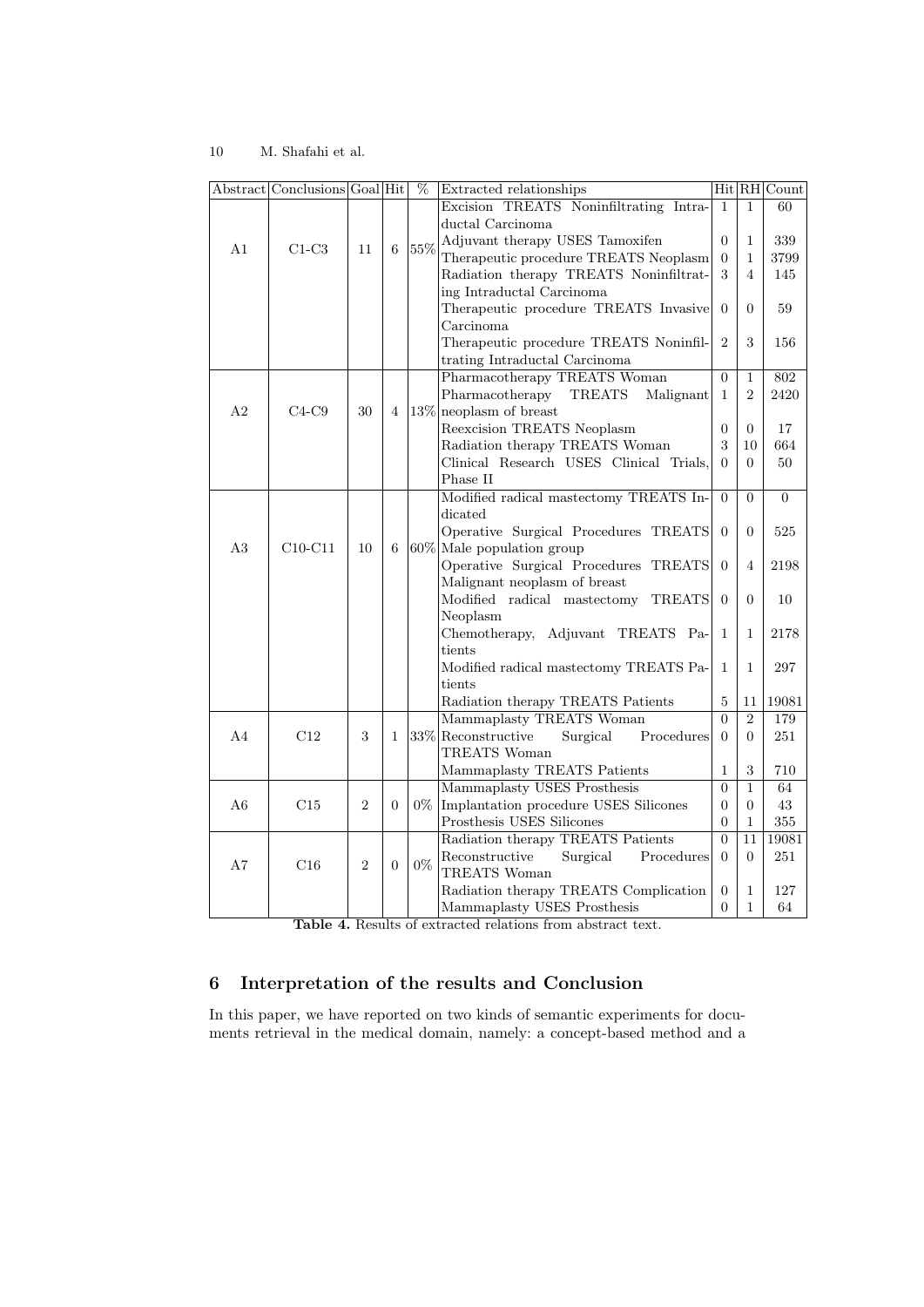relation-based method. The results of those experiments are compared against a keyword-based experiment with the same task, the same test-case, the same gold standard, and the same corpus.

From the first experiment (concept based) in section 5.1 which we consider the concepts generated from a keyword that may appear either as a subject or an object in a triple, we can see that the method can find the goal evidences for 11 conclusions out of the 16, compared with the 12 out of 16 evidences obtained when using the text-based method. Also the precision of concept-based approach is still quite low in comparison to the text-based method, namely its counts are still quite large. This could be due to the fact that the concept-based method uses UMLS as its concept ontology, and PubMed uses the MeSH ontology for indexing keywords. As MeSH is covered in UMLS, it might be the case that PubMed performs a concept-based search, based on MeSH, using the keywords provided by our text-based method. Therefore, the text-based approach returns results similar to those of our concept-based method. Investigating the validity of this educated guess is planned as one of our future work.

From the second experiment (relation-based) in section 5.2 however, we achieve good results. In this method, where we extract both the concepts and relations directly from the text of the guideline, we observe that the counts are much smaller than those in the concept-based method. Consequently, with relation-based method, we can achieve much higher precisions, compared to the concept-based method. But the precision is still lower then those of the textbased method. However, we achieve much better results with the goal evidence discovery. With the relation-based method, we discover 14 out of 16, when compared to text-based method that finds 12 out of 16. Furthermore, the total number of hits in the concept-based method (26 hits) is larger than the total number of hits in the text-based method (23 hits). In future work, we would like to further investigate which criteria of the environment (e.g. guideline) would prove to be more suitable for adopting one of these methods.

For the evaluation of the results of text-based methods, we have previously invited three medical professionals from the MAASTRO clinic in the Netherlands to score the guideline update tool with respect to various properties such as functionality, efficiency, usability, reliability and quality of use [7]. We plan to perform a similar evaluation for the results of semantics-based methods as a future work.

#### References

- 1. Salah Ait-Mokhtar, Berry De Bruijn, Caroline Hagege, and Pajolma Rupi. Initial prototype for relation identification between concepts, D3.2. Technical report, EURECA Project, 2013.
- 2. Salah Aït-Mokhtar, Jean-Pierre Chanod, and Claude Roux. Robustness beyond shallowness: incremental deep parsing. Natural Language Engineering, 8(2):121– 144, 2002.
- 3. AR Aronson. Effective mapping of biomedical text to the umls metathesaurus: the metamap program. In Proceedings of AMIA Symposium, pages 17–21, 2001.